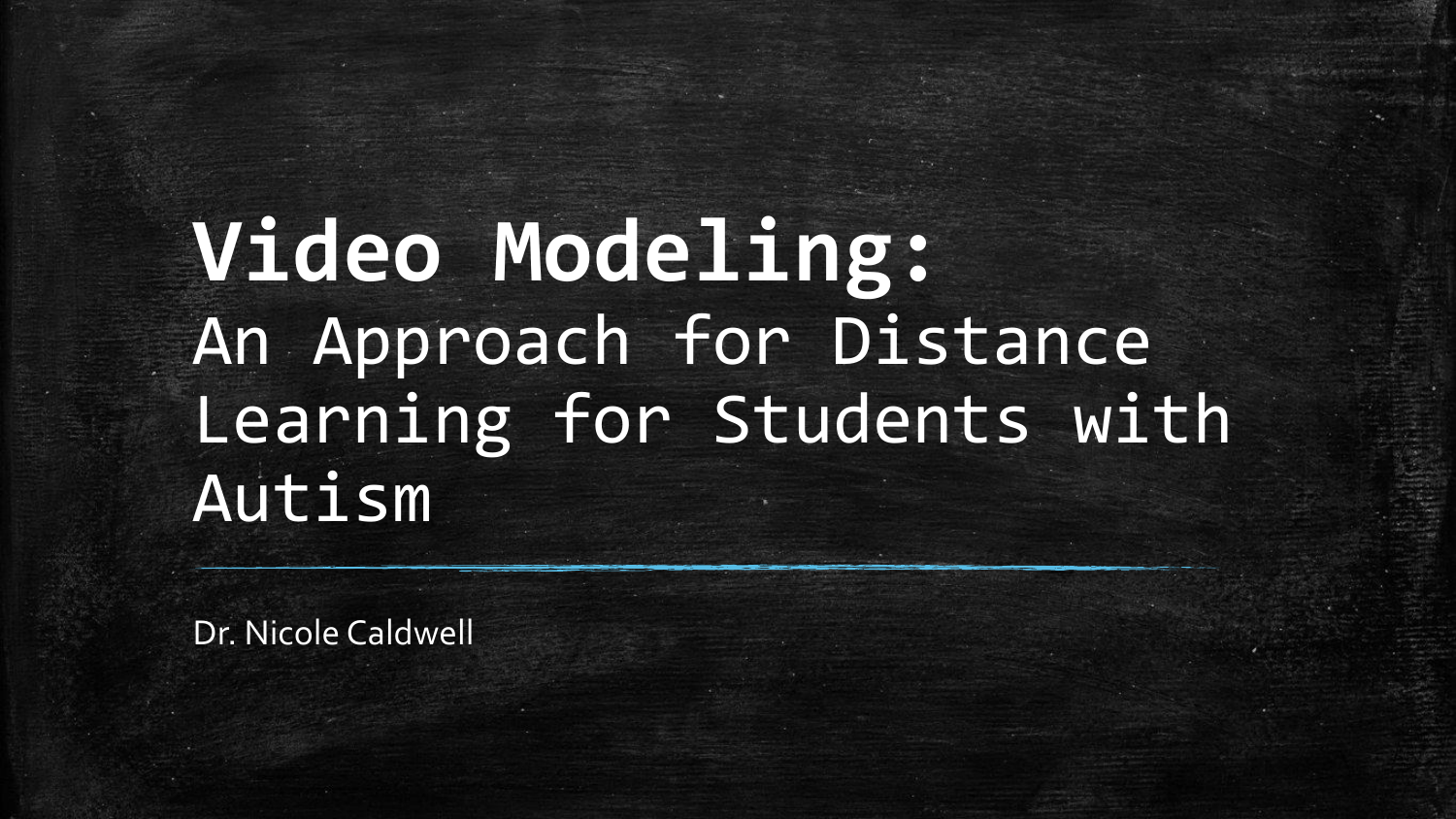#### What is Video Modeling?

- Using video technology to provide a visual model of a skill or behavior (Cox & AFIRM Team, 2018).
- Video demonstration of a skill or behavior.
- Example: video photography tutorials.

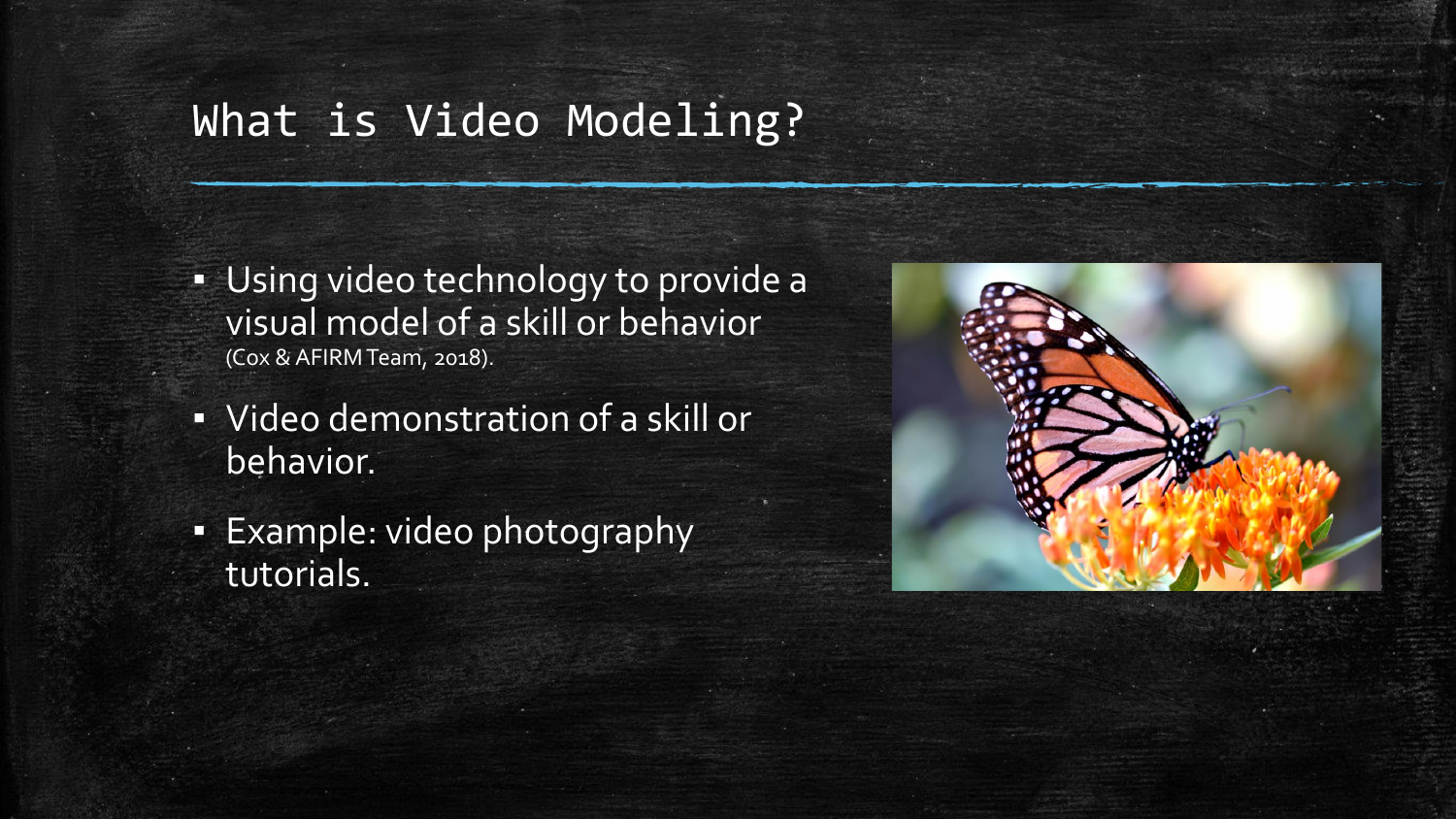#### In other words…

- **EXEC** Create a video of yourself, another adult, or another child doing whatever you want your students to do.
- **Example 21 For distance learning, you can** upload the video to whichever online classroom platform you're using for students to view at home.



# *Show, don't tell.* ☺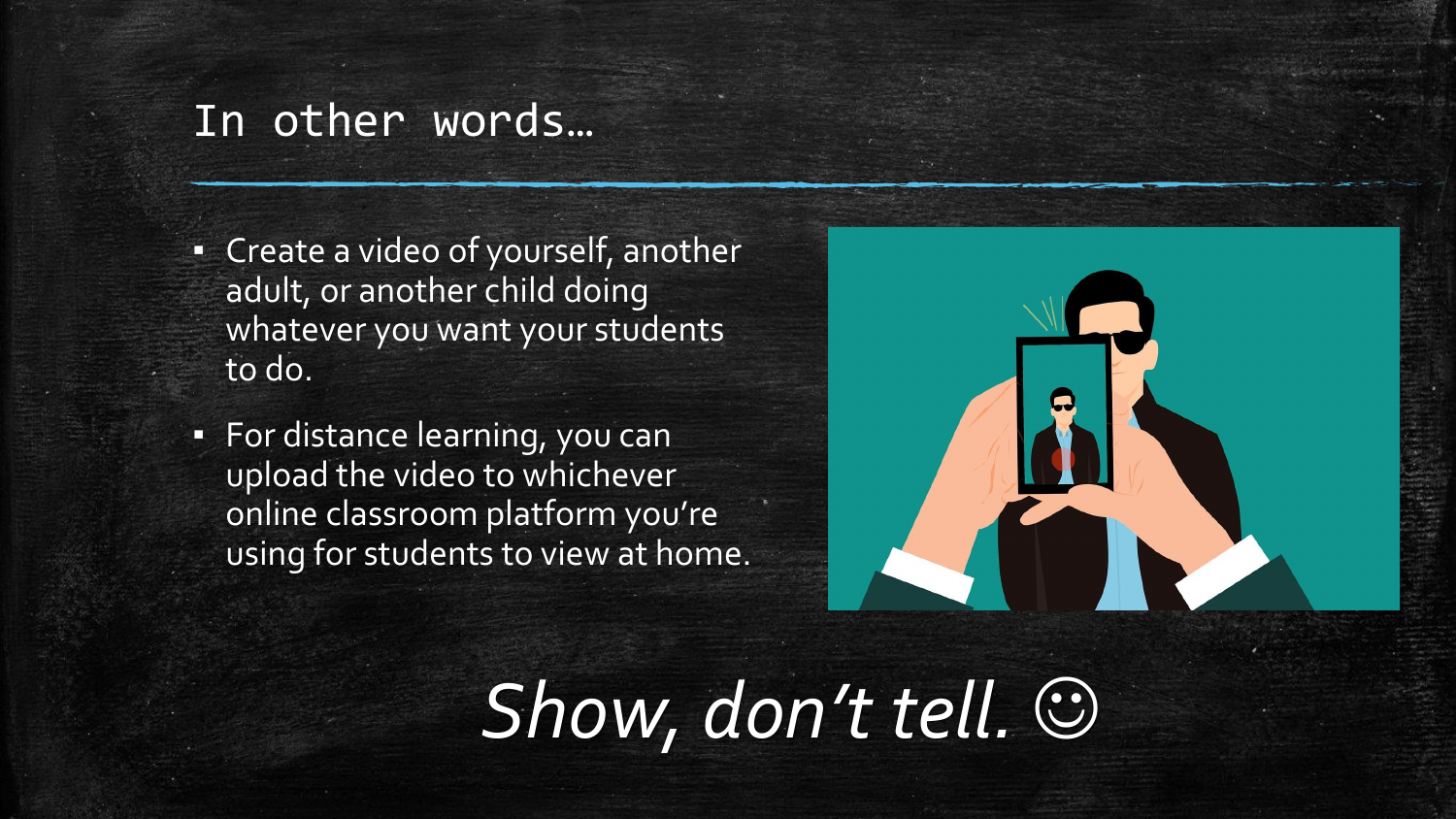### Why is video modeling helpful for many students with autism?

- **Greater strength in visual vs. auditory processing (Cihak, 2011; Quill, 1997).**
- **Interest in video viewing/technology** (Colby, 1973; Shane & Albert, 2008; Schreibman et al., 2000).
- **Reducing stimulus overselectivity** (e.g, McCoy & Hermansen, 2007; Stimulus overselectivity defined by Koegel & Koegel, 2006).
- Reduced social demands (Cihak, Smith, Cornett, & Coleman, 2012).
- **Preference for looking at photos vs. in-person** (Cihak, 2011).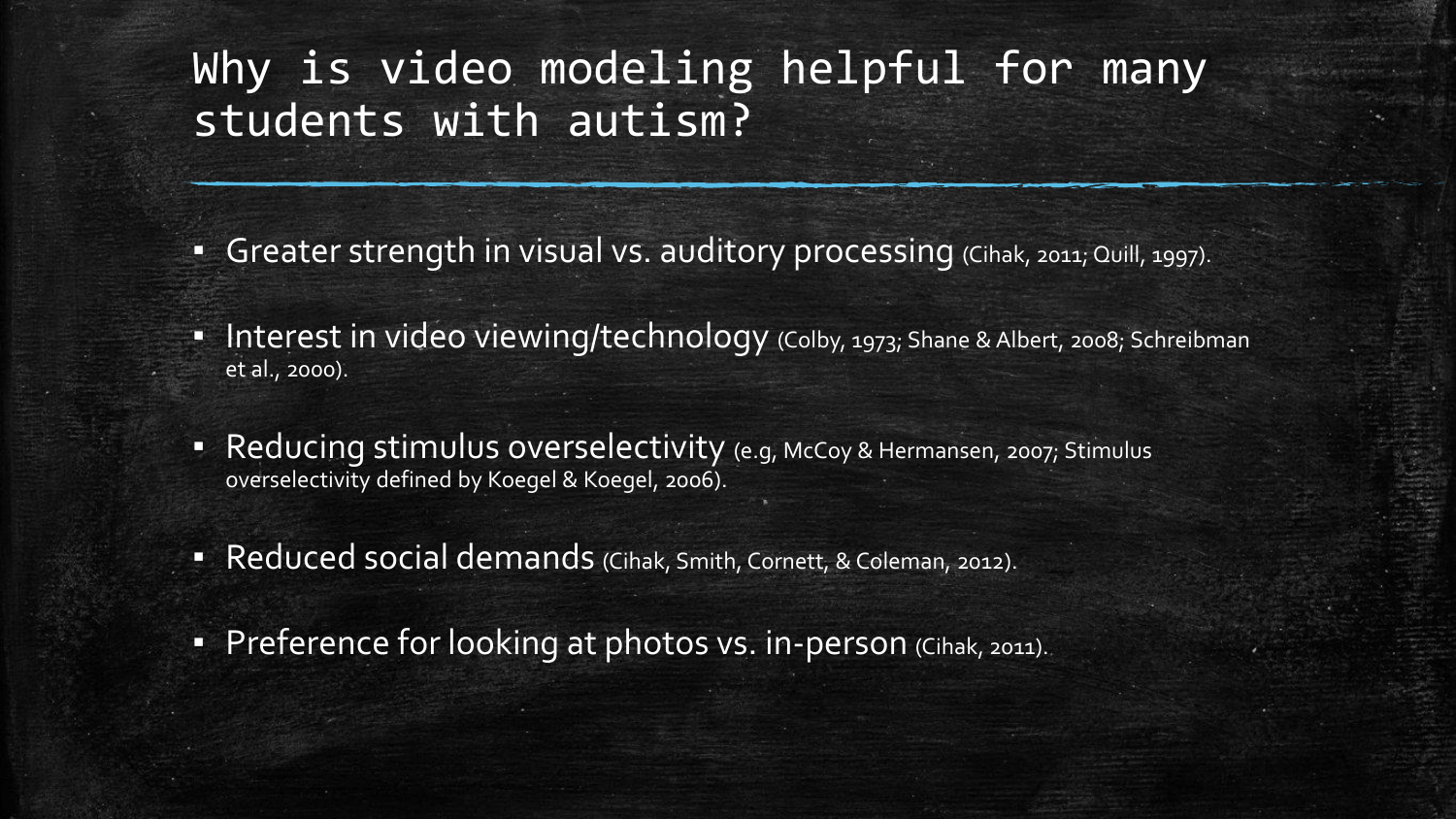## Why Video Modeling Can Be Helpful for Distance Learning



Many students with autism may not learn well from some commonly used models of online learning such as video lectures or lengthy written descriptions of assignments or activities.

So, we can use video modeling to provide a visual support…a simple, clear picture of what the student is supposed to do.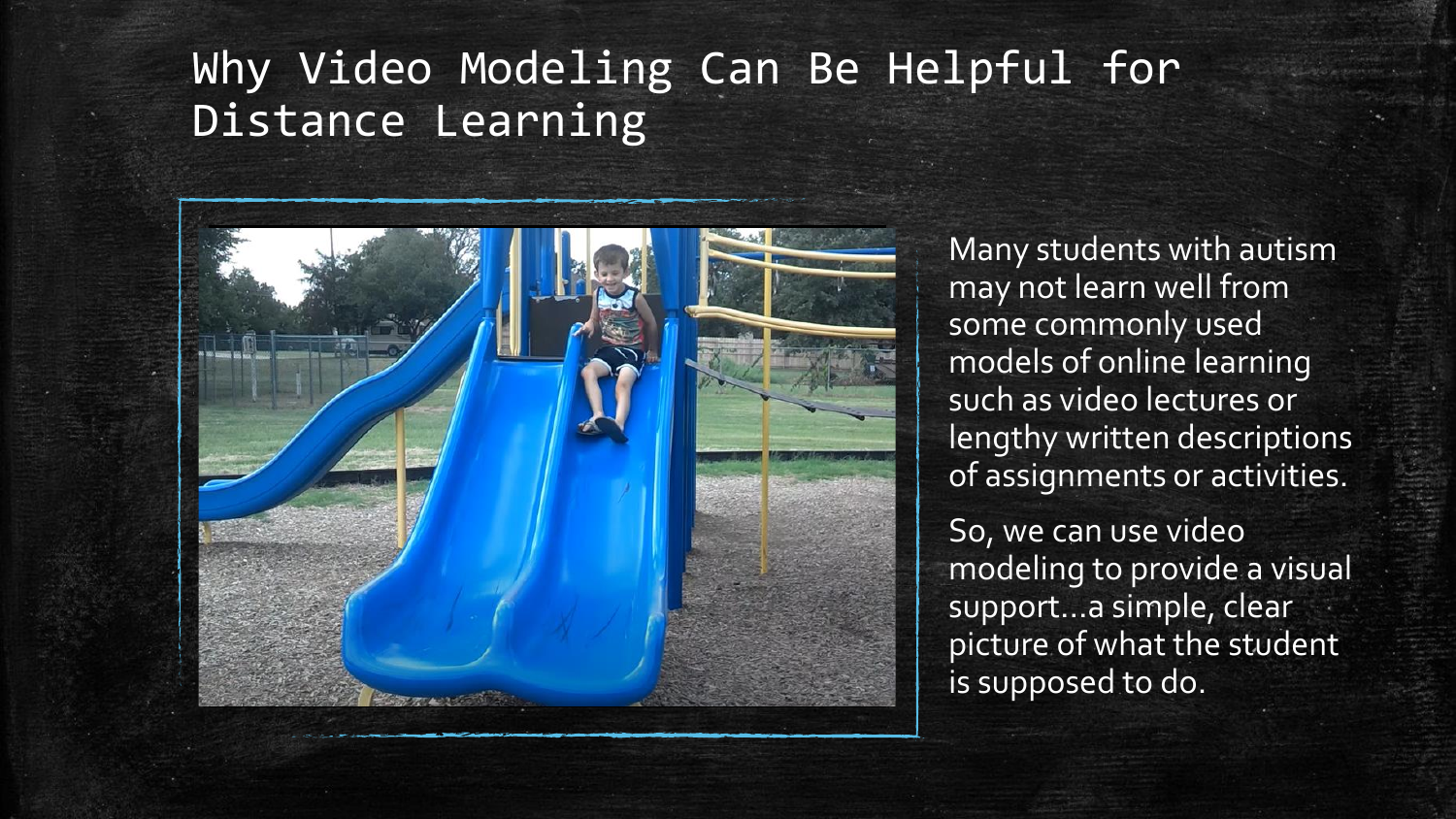# Why Video Modeling Can Be Helpful for Distance Learning

You can make a really clear, simple video of a task you want your student to complete.

You can film a "zoomed in" view of the task, so there are no distractions.

This allows your student to focus specifically on the task (reducing stimulus overselectivity).

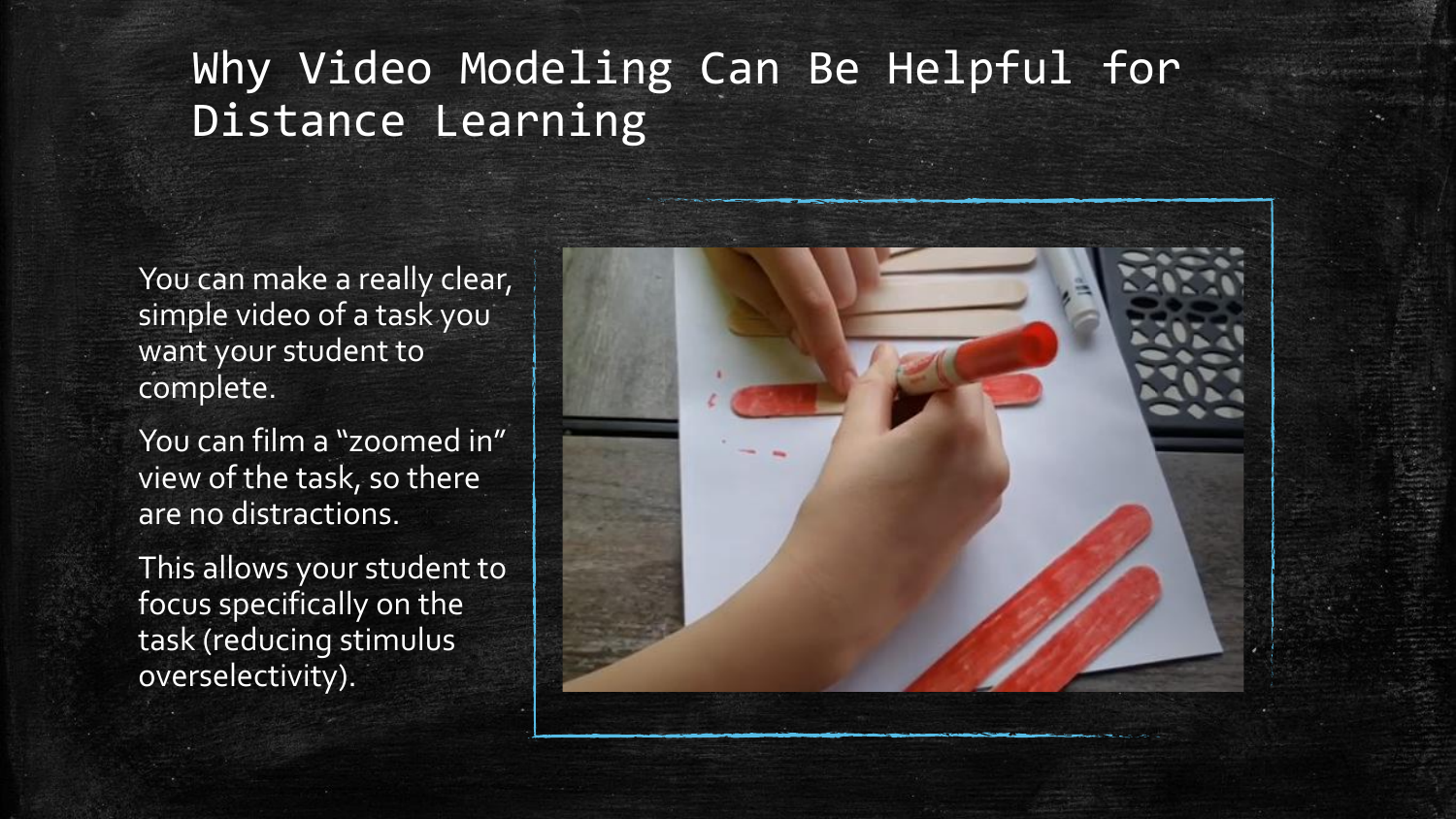## What's great about this approach for distance learning is…

Note: I apologize for the lack of sound on this video during the presentation. I didn't realize that my video recording software wouldn't pick up the sound playing in the browser. You can watch the video here:

<https://youtu.be/dfDRGwerCEs?t=732>

You can make videos of fun/creative play activities, art activities, outdoor play opportunities, etc. to engage children in developmentally appropriate, meaningful learning opportunities.

It's a great way to encourage outdoor and creative play that kids can do at home.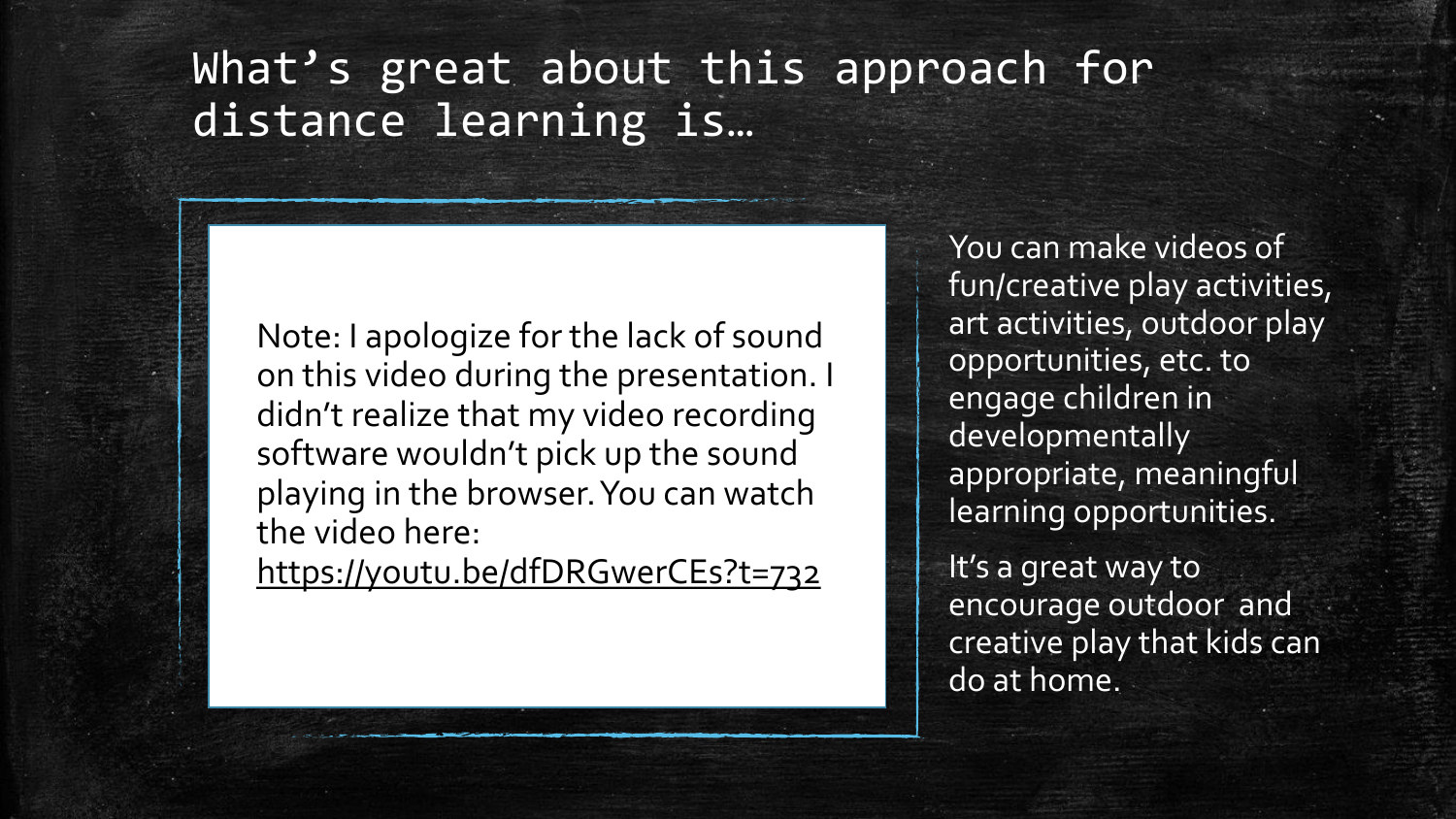## A few more tips for what to put in your videos…

- Successful completion of the target behavior or task (Shukla-Mehta et al., 2010).
	- Can be:
		- Role-play social scenarios.
		- Steps in a task (such as brushing teeth).
		- Demonstration of how to do an academic task or project.
		- A video social narrative.
- Natural setting (realistic context).
- **Minimize visual and audio distractions.**
- **Edit out any prompting or instructions.**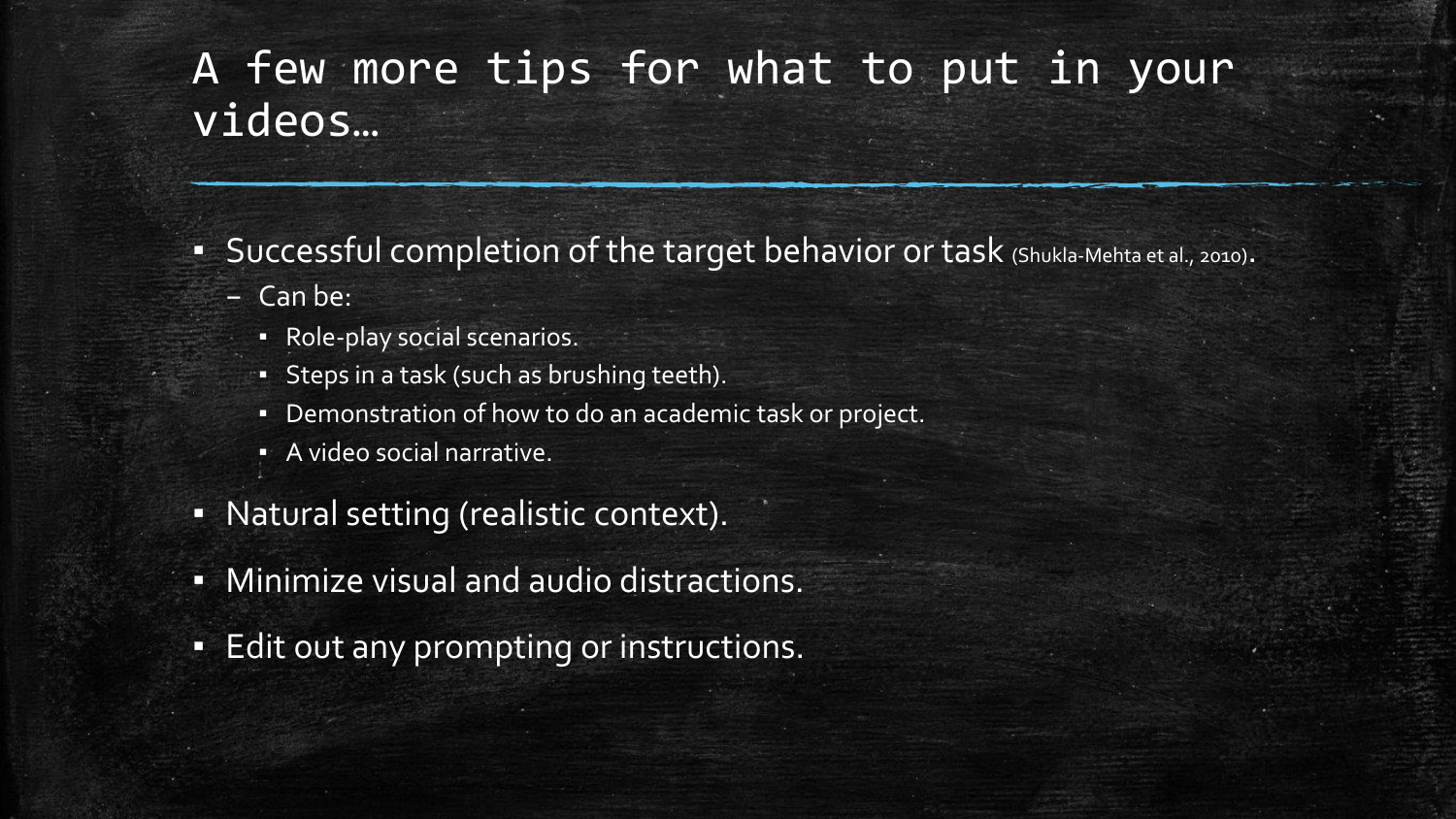#### Additional Resources

- Video Modeling Professional Development Webinar with Dr. Caldwell: [https://www.teacherspayteachers.com/Product/Video-Modeling-Strategies-](https://www.teacherspayteachers.com/Product/Video-Modeling-Strategies-Webinar-4187033)Webinar-4187033
- **Tinkergarten Creative Play Class Videos:** <https://www.youtube.com/channel/UCeEw80Wf6oSS03FOemUvOfQ> (or just search for "Tinkergarten" on YouTube)
- **E-Learning Live Sessions with Early Childhood:** <https://theautismhelper.com/e-learning-live-sessions-with-early-childhood/>
- **.** Using Google Meet to Make Instructional Videos: [https://theautismhelper.com/focus-on-five-using-google-meet-to-make-instructional](https://theautismhelper.com/focus-on-five-using-google-meet-to-make-instructional-videos/)videos/
- Dr. Caldwell's Website: <https://www.autismhomeschoolsuccess.com/>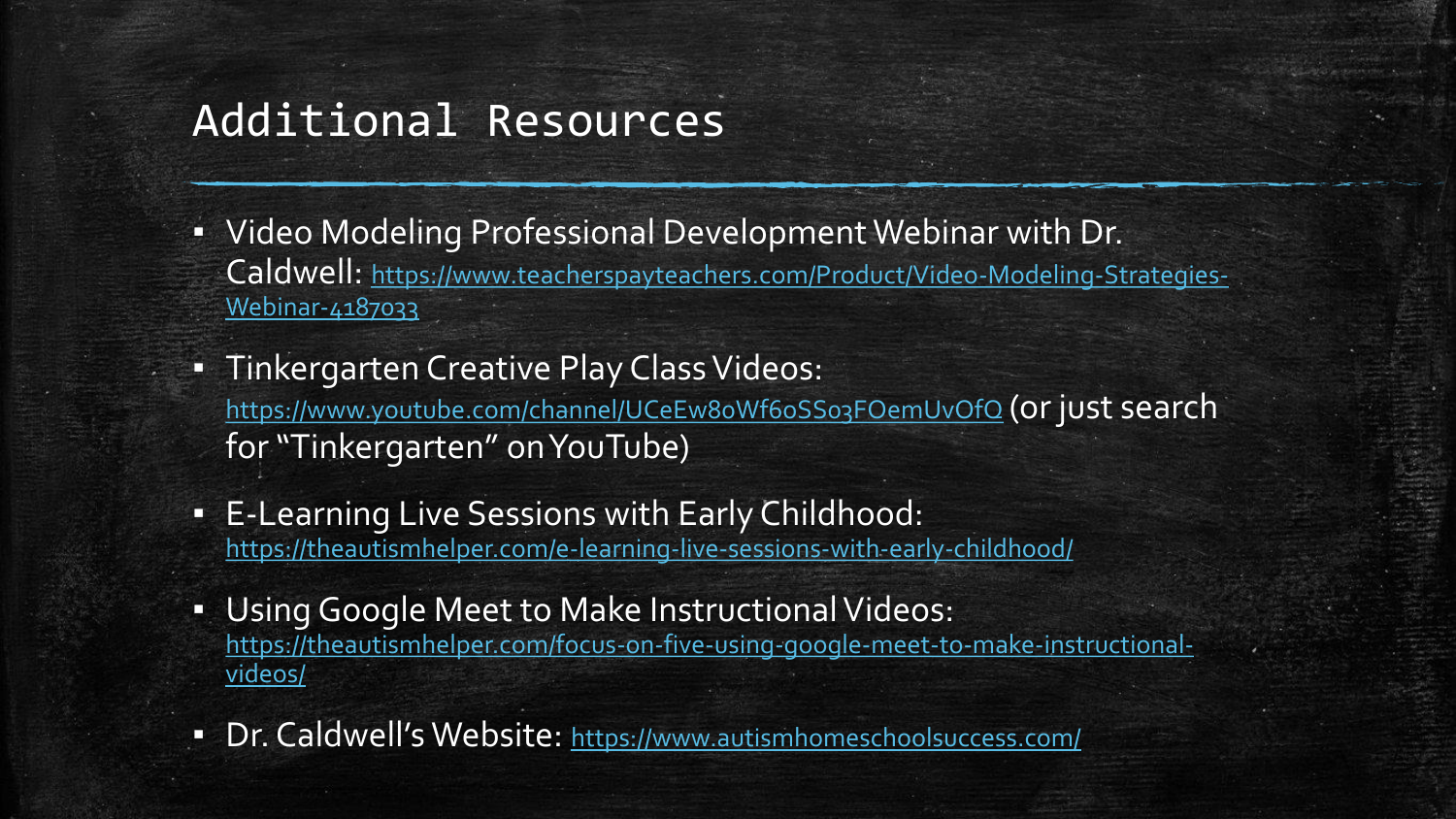#### References

Cihak, D. F. (2011). Comparing pictorial and video modeling activity schedules during transitions for students with autism spectrum disorders. *Research in Autism Spectrum Disorders, 5*, 433-441. doi:10.1016/j.rasd.2010.06.006

Cihak, D. F., Smith, C. C., Cornett, A., & Coleman, M. B. (2012). The use of video modeling with the Picture Exchange Communication System to increase independent communicative initiations in preschoolers with autism and developmental delays. *Focus on Autism and Other Developmental Disabilities, 27*(1), 3-11. doi:10.1177/1088357611428426

Colby, K. M. (1973). *The rationale for computer based treatment of language difficulties in nonspeaking autistic children.* Stanford, CA: Stanford University.

Cox, A., & AFIRM Team. (2018). *Video modeling*. Chapel Hill, NC: National Professional Development Center on Autism Spectrum Disorder, FPG Child Development Center, University of North Carolina. Retrieved from <u><http://afirm.fpg.unc.edu/video-modeling></u>

Koegel, R. L., & Koegel, L. K. (2006). *Pivotal response treatments for autism: Communication, social, and academic development*. Baltimore, MD: Paul H. Brookes.